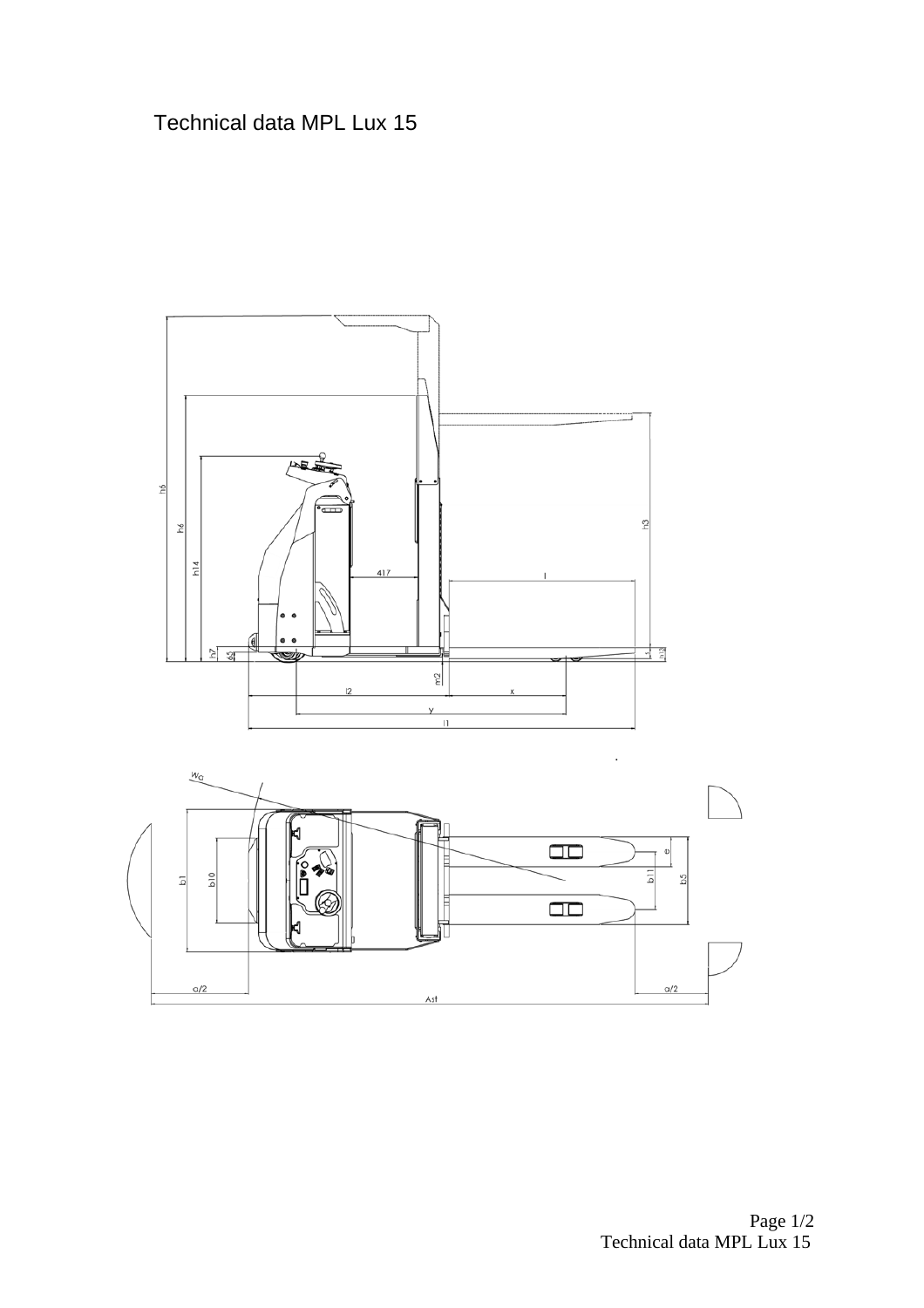|                            | 1.1  | Manufacturer                                            |              | Actil          | Actil          |
|----------------------------|------|---------------------------------------------------------|--------------|----------------|----------------|
| Characteristics<br>Weights | 1.2  | Model designation                                       |              | MPL Lux 15     | MPL Lux 15     |
|                            | 1.3  | Power unit                                              |              | <b>Battery</b> | <b>Battery</b> |
|                            | 1.4  | Operation                                               |              | Order picker   | Order picker   |
|                            | 1.5  | Load capacity                                           | Q(t)         | 1.5            | 1.5            |
|                            | 1.6  | Load center                                             | $c$ (mm)     | 600            | 600            |
|                            | 1.8  | Axle centre to fork face                                | $x \, (mm)$  | 720            | 720            |
|                            | 1.9  | Wheelbase                                               | $y$ (mm)     | 1710           | 1710           |
|                            | 2.1  | Service weight                                          | (kg)         | 1226           | 1369           |
|                            | 2.2  | Axle load with load, drive side/load side               | (kg)         | 948/1778       | 1031/1838      |
| Wheels/tyres               | 2.3  | Axle load without load, drive side/load side            | (kg)         | 850/376        | 939/430        |
|                            | 3.1  | Tyres                                                   |              | Polyurethane   | Polyurethane   |
|                            | 3.2  | Tyre size, drive side                                   |              | Ø255x125       | Ø255x125       |
|                            | 3.3  | Tyre size, load side                                    |              | 4xØ85x70       | 4xØ85x70       |
|                            | 3.5  | Wheels, number drive side/load side (x=driven wheels)   |              | $1x + 2/4$     | $1x+2/4$       |
|                            | 3.6  | Track width, drive side                                 | $b10$ (mm)   | 532            | 532            |
|                            | 3.7  | Track width, load side                                  | $b11$ (mm)   | 355            | 355            |
|                            | 4.4  | Lift                                                    | $h3$ (mm)    | 1415           | 2415           |
|                            | 4.7  | Height of cabin                                         | $h6$ (mm)    | 1610           | 2130           |
|                            | 4.8  | Stand height                                            | $h7$ (mm)    | 90             | 90             |
|                            | 4.9  | Height of steering wheel in operating position, min/max | $h14$ (mm)   | 1260/1300      | 1260/1300      |
|                            | 4.15 | Fork height, lowered                                    | $h13$ (mm)   | 85             | 85             |
|                            | 4.19 | Overall length                                          | $11$ (mm)    | 2385           | 2385           |
|                            | 4.20 | Length to fork face                                     | $12 \, (mm)$ | 1235           | 1235           |
|                            | 4.21 | Overall width                                           | $b1$ (mm)    | 870            | 870            |
|                            | 4.22 | Fork dimensions                                         | s/e/l (mm)   | 70/185/1150    | 70/185/1150    |
|                            | 4.25 | Width across forks                                      | $b5$ (mm)    | 540            | 540            |
|                            | 4.32 | Ground clearance, centre of wheelbase min/max           | $m2$ (mm)    | 20/20          | 20/20          |
|                            | 4.34 | Aisle width with pallet 800x1200 crossways              | Ast (mm)     | 2807           | 2807           |
|                            | 4.35 | Turning radius                                          | Wa (mm)      | 1983           | 1983           |
|                            | 4.39 | Aisle width without pallet                              | Ast (mm)     | 2648           | 2648           |
|                            | 5.1  | Travel speed, with/without load                         | (km/h)       | 12/12          | 12/12          |
| mance                      | 5.2  | Lifting speed, with/without load                        | (m/s)        | 0.11/0.21      | 0.17/0.21      |
|                            | 5.3  | Lowering speed, with/without load                       | (m/s)        | 0.43/0.18      | 0.66/0.19      |
| Perfor                     | 5.7  | Gradeability, laden/unladen                             | (%)          | 10/10          | 10/10          |
| Drive                      | 5.10 | Service brake                                           |              | Electric       | Electric       |
|                            | 6.1  | Drive motor S2 60 minute rating                         | (kW)         | 3.0            | 3.0            |
|                            | 6.2  | Lift motor rating at S3 15%                             | (kW)         | 1.2            | 1.2            |
|                            | 6.4  | Battery voltage/rated capacity (5h)                     | (V/Ah)       | 24/465         | 24/465         |
|                            | 6.5  | Battery weight $(\pm 5\%)$                              | (kg)         | 370            | 370            |
| Others                     | 8.1  | Type of drive control                                   |              | Electronic     | Electronic     |
|                            | 8.4  | Noise level at operator's ear                           | (dB(A))      | <70            | <70            |

Alternative mast types, tyres, equipment, etc. could result in different values. See mast and equipment list. All technical data according to VDI. 2198.

Performance and dimensions are displayed with reservation for tolerance.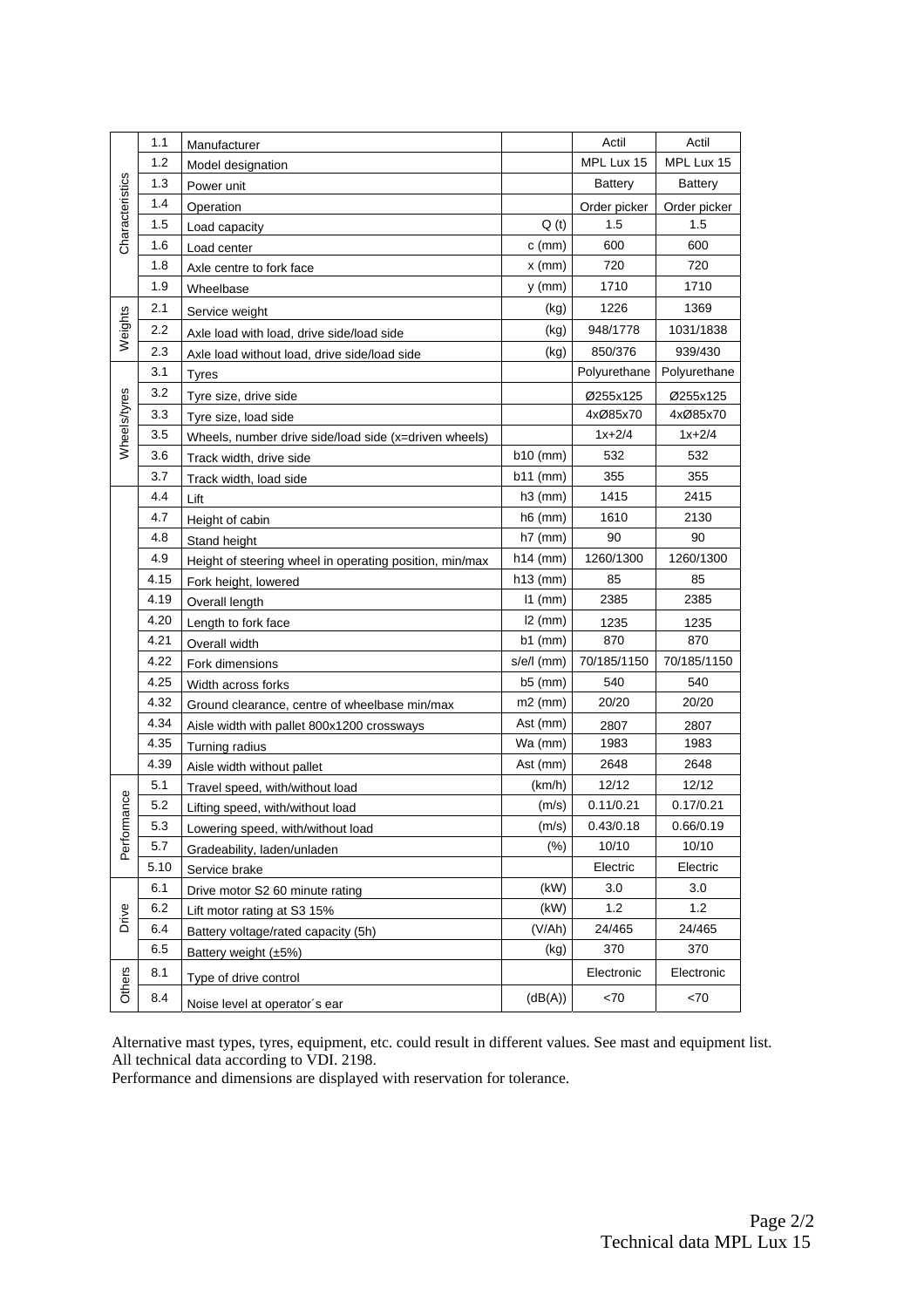## Technical data MPL Lux 20